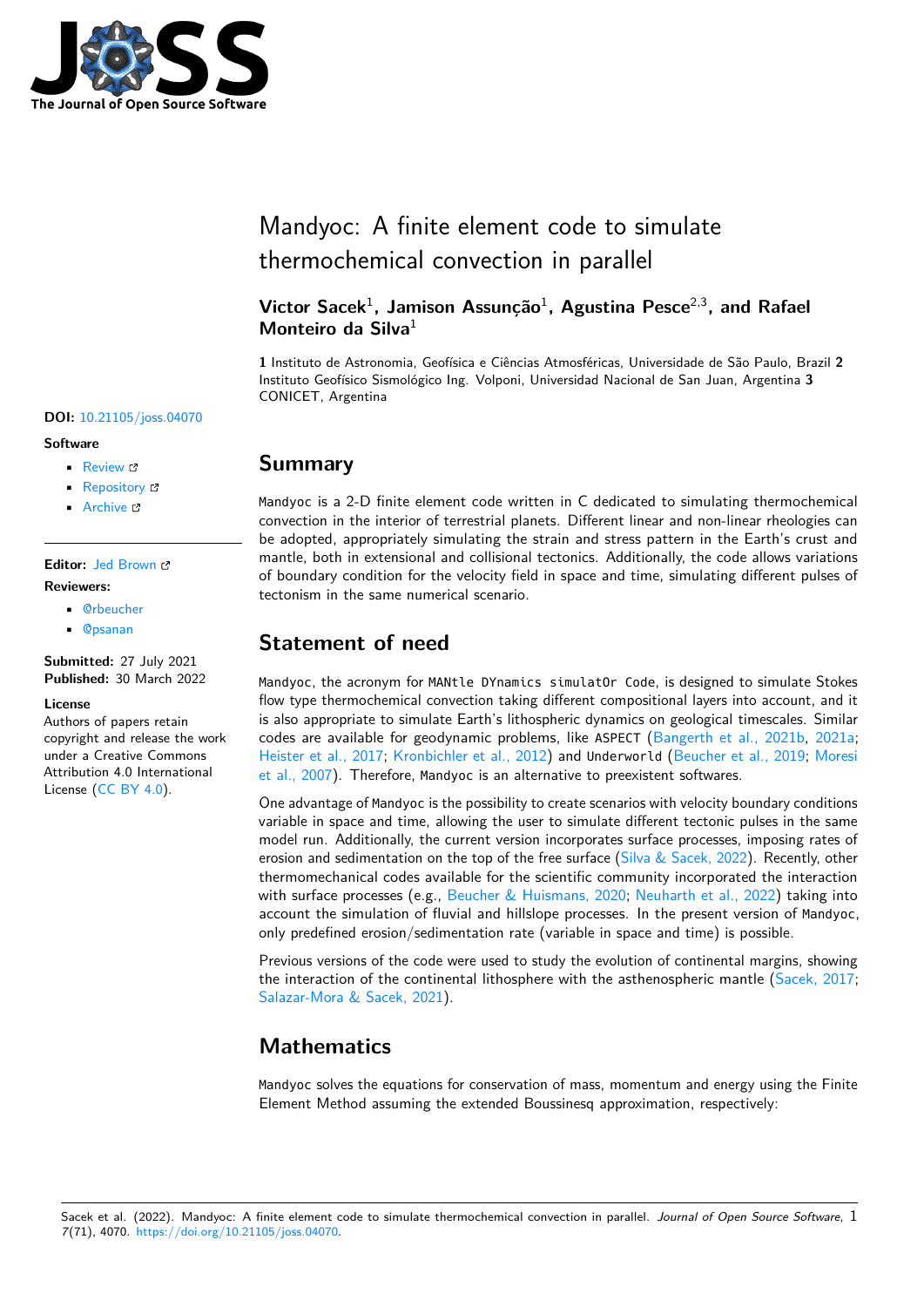

$$
u_{i,i} = 0
$$
  
\n
$$
\sigma_{ij,j} + g_i \rho = 0
$$
  
\n
$$
\frac{\partial T}{\partial t} + u_i T_{,i} = \kappa T_{,ii} + \frac{H}{c_p \rho} + \frac{u_i g_i \alpha T}{c_p}
$$

where

$$
\sigma_{ij} = -P\delta_{ij} + \eta (u_{i,j} + u_{j,i}),
$$
  

$$
\rho = \rho_0 (1 - \alpha (T - T_0)),
$$

 $u_i$  is the component  $i$  of the velocity field,  $T$  is temperature,  $t$  is time,  $\kappa$  is the thermal diffusivity, H is the volumetric heat production,  $c_p$  is the specific heat capacity, g is gravity,  $\rho$ is the effective rock density dependent on temperature and composition,  $\rho_0$  is the reference rock density at temperature  $T_0$ ,  $\alpha$  is the coefficient of thermal expansion, P is the dynamic pressure,  $\eta$  is the effective viscosity, and  $\delta_{ij}$  is the Kronecker delta.

The code is fully parallelized using the Portable, Extensible Toolkit for Scientific Computation (PETSc) [\(Balay et al., 1997,](#page-2-0) [2021a,](#page-2-1) [2021b\)](#page-2-2). The present version of the code can simulate thermochemical convection using different rheological formulations: Newtonian flow, non-linear viscous flow or visco-plastic deformation. For example, the lithosphere can be simulated as a combination of different visco-plastic layers in which the effective viscosity depends on a nonlinear power law viscous rheology and a plastic yield criterion, like the Drucker-Prager criterion. Additionally, strain softening is implemented to facilitate the localization of strain in the plastic regime during, for example, lithospheric stretching.

The composition and strain history is tracked by particles present in the interior of the finite element. The exchange of particles among the subdomains of the model is efficiently parallelized in PETSc using DMSwarm [\(May & Knepley, 2017\)](#page-3-11).

The free surface of the Earth can be simulated and is numerically stabilized using the Free Surface Stabilization Algorithm [\(Kaus et al., 2010\)](#page-3-12). Surface processes of erosion and sedimentation can also be incorporated in the thermo-mechanical model, allowing the coupling between the Earth's interior dynamics and the processes occurring at its surface. Complex boundary conditions for the velocity field, variable both in space and time, can be adopted by the user to simulate different episodes of tectonism. Different benchmarks are available in the repository and can be reproduced by the user, including thermochemical convection  $(\sqrt{an}$ [Keken et al., 1997\)](#page-4-0) and plume-lithosphere interaction [\(Crameri et al., 2012\)](#page-3-13).

As an example application of Mandyoc, [Figure 1](#page-2-3) presents snapshots of one numerical scenario of lithospheric stretching imposing a divergent flow direction, resulting in rifting and break-up. In this example, the upper crust, lower crust, lithospheric mantle and asthenosphere present different rheology and density, resulting in faulting mainly in the upper crust and part of the lithospheric mantle. Additionally, deformations in the lower crust and at the base of the lithospheric mantle are accommodated by ductile creep flow. This example can be reproduced from the repository.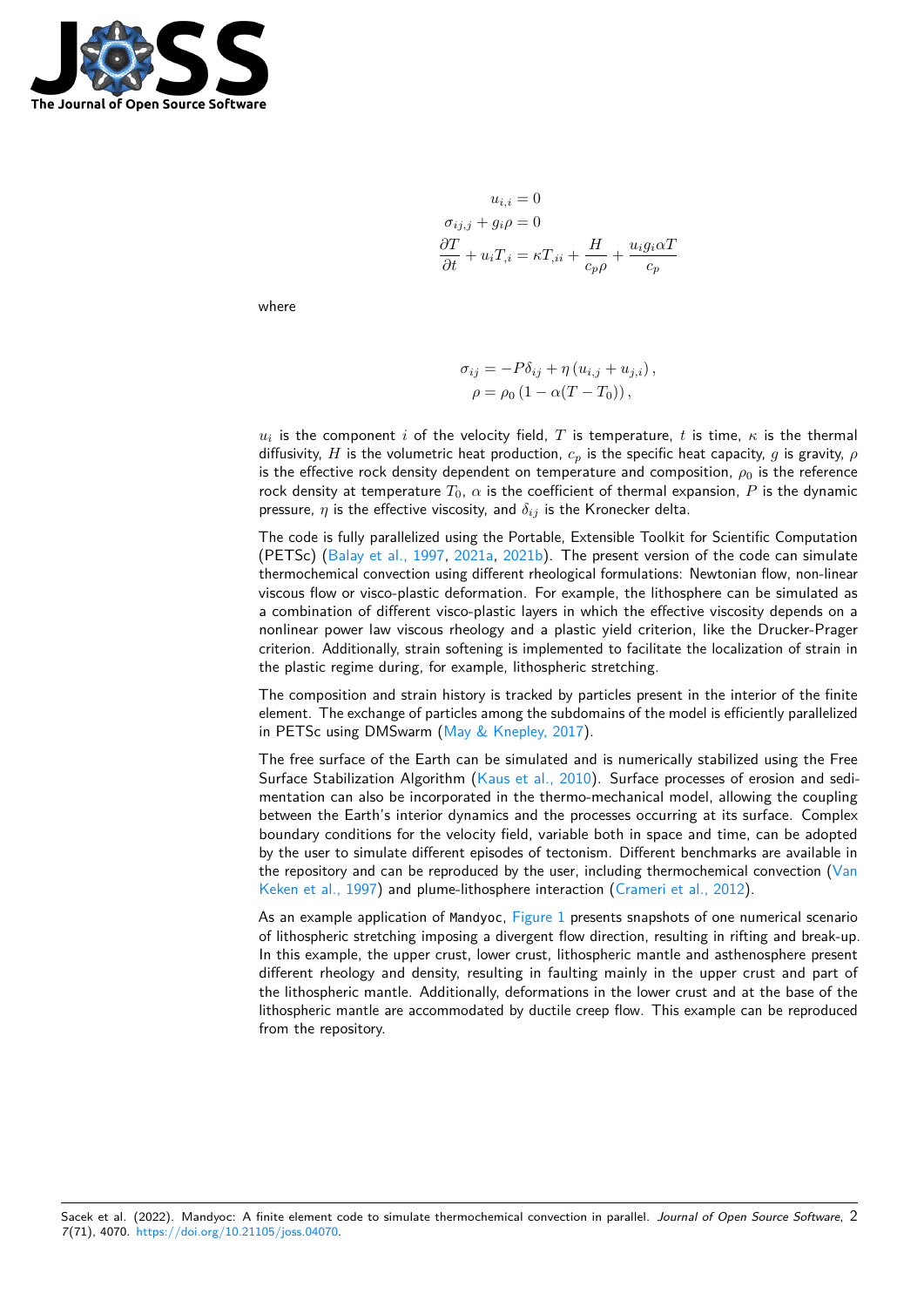

<span id="page-2-3"></span>

**Figure 1:** Mandyoc example of application of the thermo-mechanical model to simulate the stretching of the lithosphere, assuming different rheologies. The scales of gray represent cumulative strain in the different materials. Details can be found in the repository.

# **Acknowledgements**

We acknowledge contributions from Dave May for the help with the implementation of the multigrid algorithm. This project was sponsored by FAPESP (Processes 2017/24870-5 and 2019/23246-1) and Petrobras (Process 2017/00461-9).

## **References**

- <span id="page-2-1"></span>Balay, S., Abhyankar, S., Adams, M. F., Brown, J., Brune, P., Buschelman, K., Dalcin, L., Dener, A., Eijkhout, V., Gropp, W. D., Karpeyev, D., Kaushik, D., Knepley, M. G., May, D. A., McInnes, L. C., Mills, R. T., Munson, T., Rupp, K., Sanan, P., … Zhang, H. (2021a). PETSc users manual (ANL-95/11 - Revision 3.15). Argonne National Laboratory.
- <span id="page-2-2"></span>Balay, S., Abhyankar, S., Adams, M. F., Brown, J., Brune, P., Buschelman, K., Dalcin, L., Dener, A., Eijkhout, V., Gropp, W. D., Karpeyev, D., Kaushik, D., Knepley, M. G., May, D. A., McInnes, L. C., Mills, R. T., Munson, T., Rupp, K., Sanan, P., … Zhang, H. (2021b). PETSc Web page. <https://petsc.org>
- <span id="page-2-0"></span>Balay, S., Gropp, W. D., McInnes, L. C., & Smith, B. F. (1997). Efficient management of parallelism in object oriented numerical software libraries. In E. Arge, A. M. Bruaset, &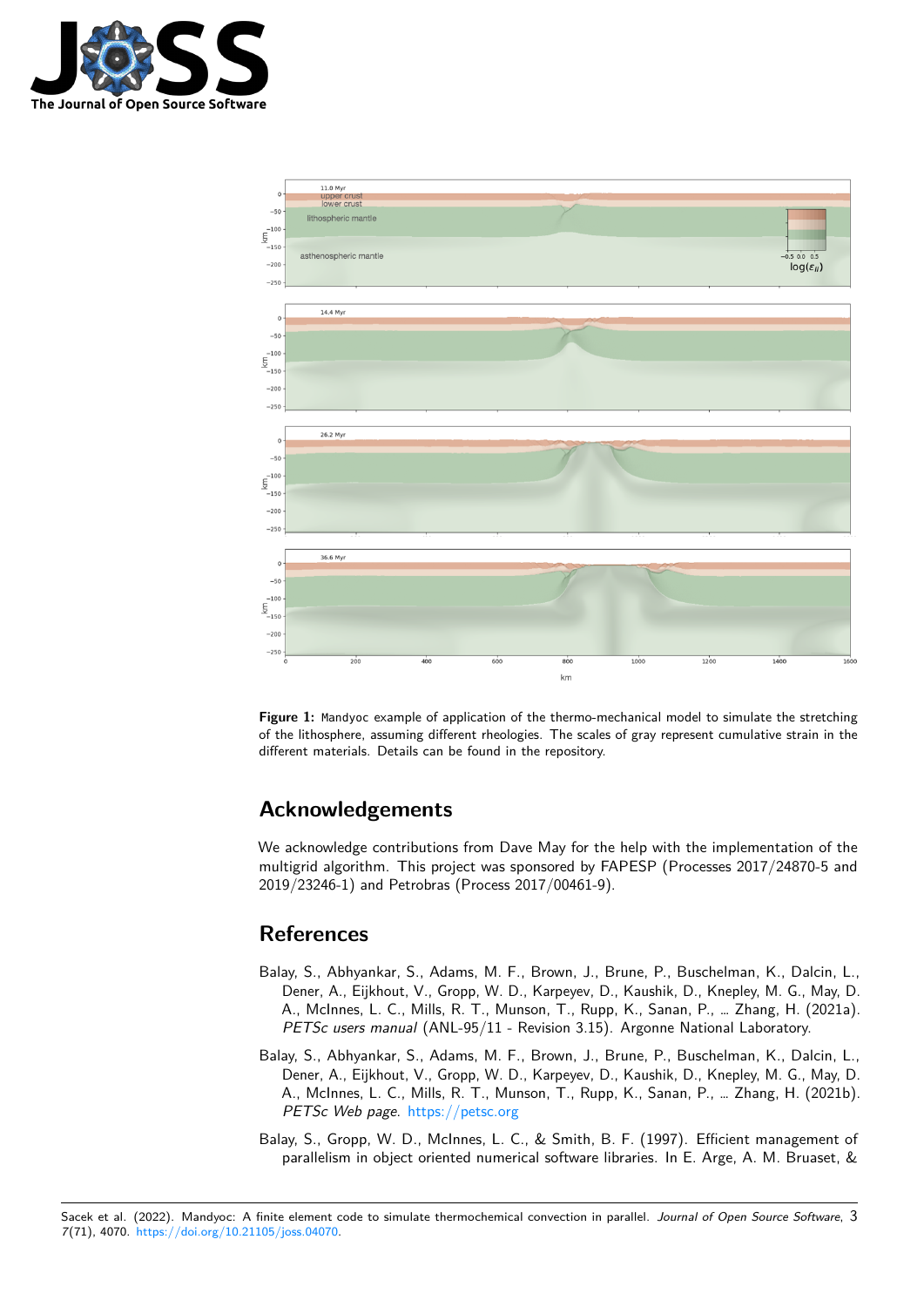

H. P. Langtangen (Eds.), Modern software tools in scientific computing (pp. 163–202). Birkhäuser Press. [https://doi.org/10.1007/978-1-4612-1986-6\\_8](https://doi.org/10.1007/978-1-4612-1986-6_8)

- <span id="page-3-1"></span>Bangerth, W., Dannberg, J., Fraters, M., Gassmoeller, R., Glerum, A., Heister, T., & Naliboff, J. (2021a). ASPECT v2.3.0. <https://doi.org/10.5281/zenodo.5131909>
- <span id="page-3-0"></span>Bangerth, W., Dannberg, J., Fraters, M., Gassmoeller, R., Glerum, A., Heister, T., & Naliboff, J. (2021b). ASPECT: Advanced solver for problems in earth's ConvecTion, user manual. <https://doi.org/10.6084/m9.figshare.4865333.v8>
- <span id="page-3-7"></span>Beucher, R., & Huismans, R. (2020). Morphotectonic evolution of passive margins undergoing active surface processes: Large-scale experiments using numerical models. Geochemistry, Geophysics, Geosystems, 21(5), e2019GC008884. <https://doi.org/10.1029/2019GC008884>
- <span id="page-3-4"></span>Beucher, R., Moresi, L., Giordani, J., Mansour, J., Sandiford, D., Farrington, R., Mondy, L., Mallard, C., Rey, P., Duclaux, G., & others. (2019). UWGeodynamics: A teaching and research tool for numerical geodynamic modelling. Journal of Open Source Software, 4(36), 1136. <https://doi.org/10.21105/joss.01136>
- <span id="page-3-13"></span>Crameri, F., Schmeling, H., Golabek, G., Duretz, T., Orendt, R., Buiter, S., May, D., Kaus, B., Gerya, T., & Tackley, P. (2012). A comparison of numerical surface topography calculations in geodynamic modelling: An evaluation of the "sticky air" method. Geophysical Journal International, 189(1), 38–54. <https://doi.org/10.1111/j.1365-246X.2012.05388.x>
- <span id="page-3-2"></span>Heister, T., Dannberg, J., Gassmöller, R., & Bangerth, W. (2017). High accuracy mantle convection simulation through modern numerical methods - II: Realistic models and problems. Geophysical Journal International, 210(2), 833–851. [https://doi.org/10.1093/](https://doi.org/10.1093/gji/ggx195) gji $/ggx195$
- <span id="page-3-12"></span>Kaus, B. J., Mühlhaus, H., & May, D. A. (2010). A stabilization algorithm for geodynamic numerical simulations with a free surface. Physics of the Earth and Planetary Interiors, 181(1-2), 12–20. <https://doi.org/10.1016/j.pepi.2010.04.007>
- <span id="page-3-3"></span>Kronbichler, M., Heister, T., & Bangerth, W. (2012). High accuracy mantle convection simulation through modern numerical methods. Geophysical Journal International, 191(1), 12–29. <https://doi.org/10.1111/j.1365-246X.2012.05609.x>
- <span id="page-3-11"></span>May, D. A., & Knepley, M. G. (2017). DMSwarm: Particles in PETSc. EGU General Assembly Conference Abstracts, 10133. [https://ui.adsabs.harvard.edu/abs/2017EGUGA.](https://ui.adsabs.harvard.edu/abs/2017EGUGA..1910133M/abstract) [.1910133M/abstract](https://ui.adsabs.harvard.edu/abs/2017EGUGA..1910133M/abstract)
- <span id="page-3-5"></span>Moresi, L., Quenette, S., Lemiale, V., Meriaux, C., Appelbe, B., & Mühlhaus, H.-B. (2007). Computational approaches to studying non-linear dynamics of the crust and mantle. Physics of the Earth and Planetary Interiors,  $163(1-4)$ , 69-82. [https://doi.org/10.1016/j.pepi.2007.](https://doi.org/10.1016/j.pepi.2007.06.009) [06.009](https://doi.org/10.1016/j.pepi.2007.06.009)
- <span id="page-3-8"></span>Neuharth, D., Brune, S., Wrona, T., Glerum, A., Braun, J., & Yuan, X. (2022). Evolution of rift systems and their fault networks in response to surface processes. Tectonics, e2021TC007166. <https://doi.org/10.1029/2021TC007166>
- <span id="page-3-9"></span>Sacek, V. (2017). Post-rift influence of small-scale convection on the landscape evolution at divergent continental margins. Earth and Planetary Science Letters, 459, 48-57. [https:](https://doi.org/10.1016/j.epsl.2016.11.026) [//doi.org/10.1016/j.epsl.2016.11.026](https://doi.org/10.1016/j.epsl.2016.11.026)
- <span id="page-3-10"></span>Salazar-Mora, C. A., & Sacek, V. (2021). Lateral flow of thick continental lithospheric mantle during tectonic quiescence. Journal of Geodynamics, 145, 101830. [https://doi.org/10.](https://doi.org/10.1016/j.jog.2021.101830) [1016/j.jog.2021.101830](https://doi.org/10.1016/j.jog.2021.101830)
- <span id="page-3-6"></span>Silva, R. M. da, & Sacek, V. (2022). Influence of surface processes on post-rift faulting during divergent margins evolution. Tectonics, 41, e2021TC006808. [https://doi.org/10.1029/](https://doi.org/10.1029/2021TC006808) [2021TC006808](https://doi.org/10.1029/2021TC006808)